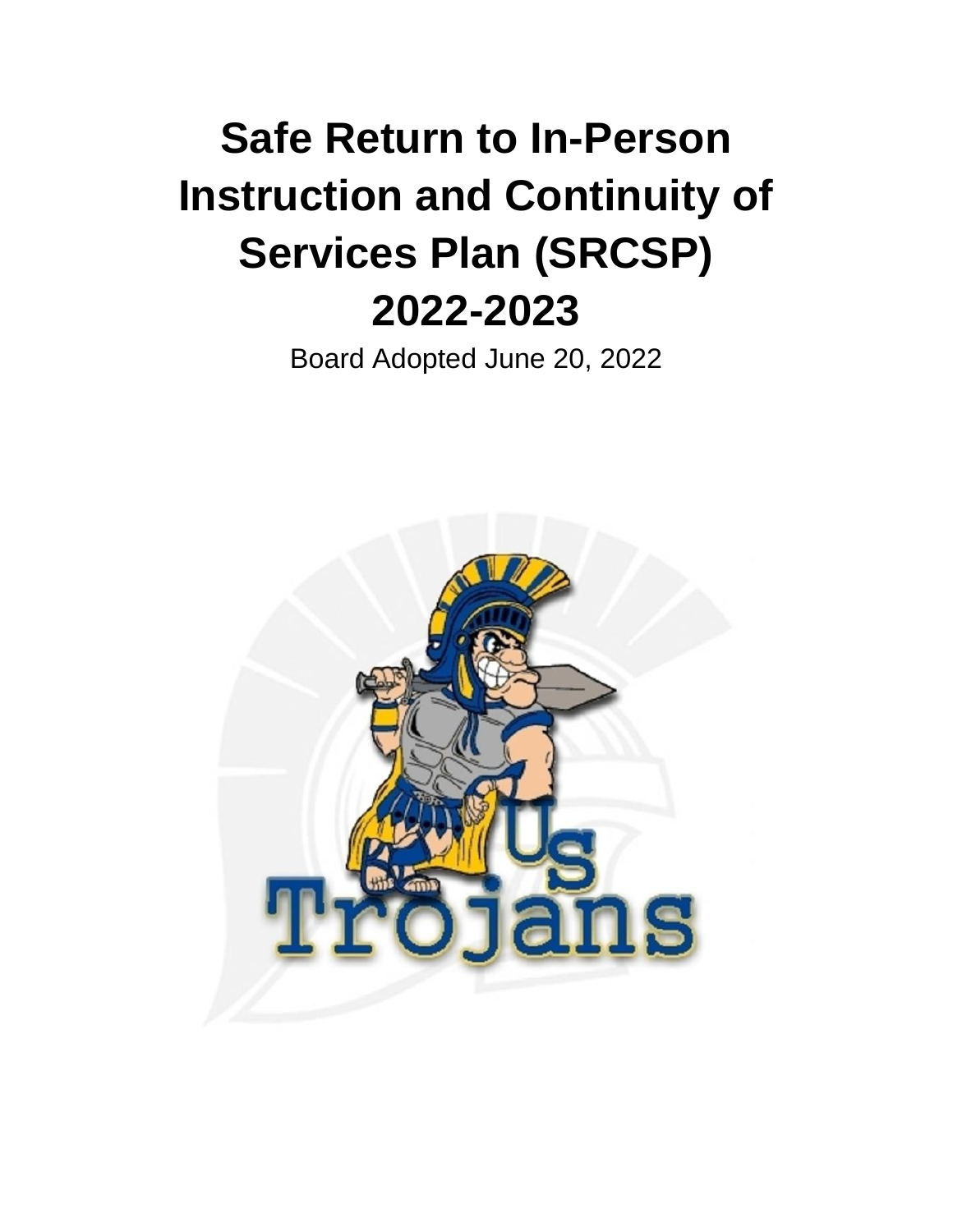## **Table of Contents**

- I. Introduction & Communicable Disease Policy
- II. Educational Strategies/Phases
	- A. Normal Operation Learning
	- B. Partial Remote Learning
	- C. Complete Remote Learning
- III. Pandemic/Inclement Weather
- IV. Communication
- V. Staff and Student Expectations
- VI. Daily School Procedures
	- A. Water Fountain
	- B. Social Distancing Markers
	- C. Morning Procedures
	- D. Breakfast/Lunch
	- E. Passing Period/Attending Specials
	- F. Sick Student Protocol
- VII. Cleaning/Disinfecting
- VIII. Busing
	- IX. Hillyard Technical Center Students
	- X. Extra-curricular Activities
	- XI. Social-Emotional Support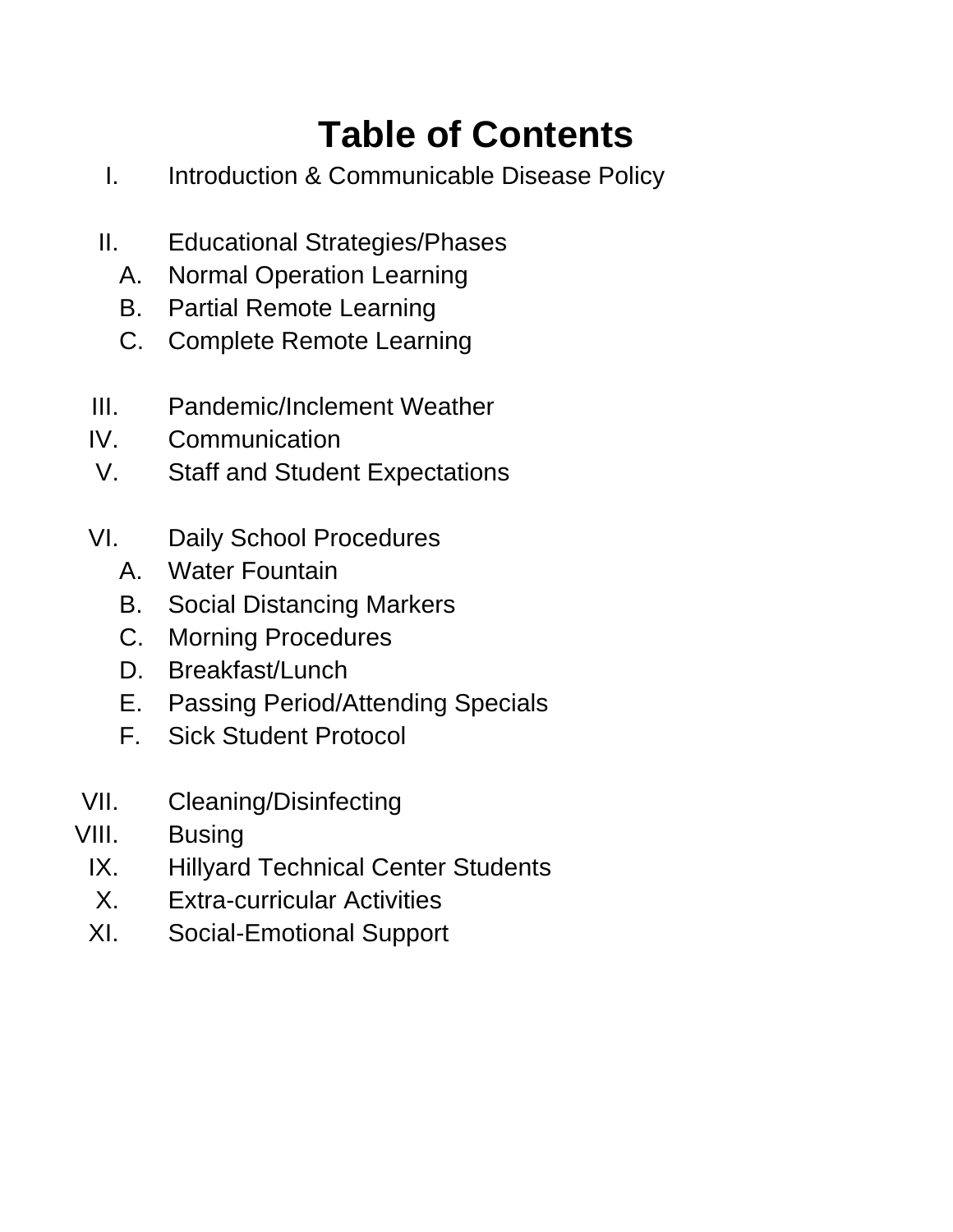### **Introduction:**

Union Star School District will continue to educate our students in the fall of 2022 as we ended the spring of 2022. The experience that was gained from COVID-19 in the 2020-2021 school year will help guide us in decision making for the 2022-2023 school year. This plan will focus on how our district intends to educate students in a normal setting continuing with safety guidelines. Overall, the last year and a half have been very challenging educationally, for teachers, students, and families. Our goal is to continue to our educational plan that meets the needs of our students, staff, and community and keeps them safe. This plan is a requirement of accepting and utilizing ESSER III funding provided by the federal government through Missouri Department of Elementary and Secondary Education.

This plan is not inclusive of everything possible as COVID-19 has been unpredictable. The purpose of this plan is to continue to operate our school in a way that is safe and responsive to the needs of our families and the community. The plan is based on the virus prevalence in our area and may change due to the rate of incidence of the virus in our community. The mitigation strategies that will be used were created in conjunction with the most current CDC and state guidance and will be based on what is affecting our community and our country in determining protocols for our district.

The Union Star administration, board of education members, teachers, staff, and community members have worked together and devised this plan to best contain and mitigate any concerns and provide the best education in the safest conditions possible. The committee met on June 8, 2021, after looking over the previous back to school plan and made changes to the plan and added areas of needs. The district has also surveyed the community about their concerns and have developed the plan to meet those needs and concerns. Again, the plan may change as time goes on and the pandemic is contained. The committee also met on December 8, 2021, to go over the plan and address any potential changes that might be needed, and a meeting on May 19, 2022 was used to revise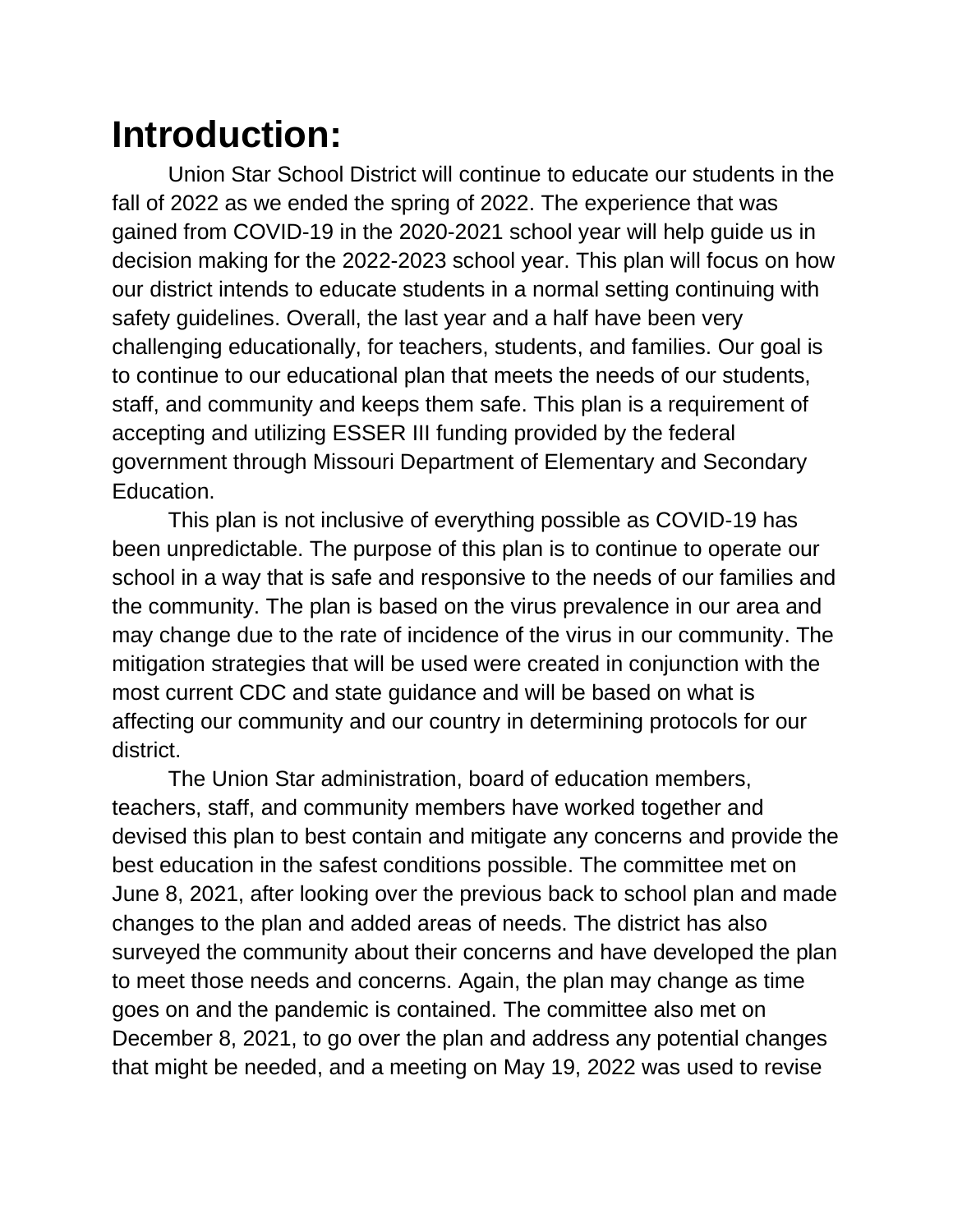the plan once more. This plan will continue to be used for the 2021-2022 and 2022-2023 school years.

#### **SRCSP Committee Members:**

Rick Calloway - Superintendent Ben Hopper – Principal Melvin Simerly – Board Member / Parent Joey Thompson – Board Member / Parent Jake Klawuhn – Board Member / Parent Brad Veale – Board Member / Parent Doug Clibon – Board Member / Parent Zeb Jackson – Board Member / Parent Corey Whorton – Board Member / Parent Erin Hunolt – Counselor Chrissy Noble – Nurse Stephanie Marriott – Bookkeeper Samantha Gillip – Bookkeeper / Parent Bill Harmon – Maintenance Jenny Dunham – Cook / Parent Sherri Miller – Sped Teacher Stephanie Huffman – Teacher Matt Pearl – HS Teacher Katie Murphy – JH Teacher Rylee Yarnell – EL Teacher

#### **Board Policy 2860 Students with Communicable Diseases**

A student shall not attend classes or other school-sponsored activities, if the student (1) has, or has been exposed to, an acute (short duration) or chronic (long duration) contagious or infectious disease, and (2) is liable to transmit the contagious or infectious disease, unless the Board of Education or its designee has determined, based upon medical evidence, that the student:

- 1. No longer has the disease.
- 2. Is not in the contagious or infectious stage of an acute disease.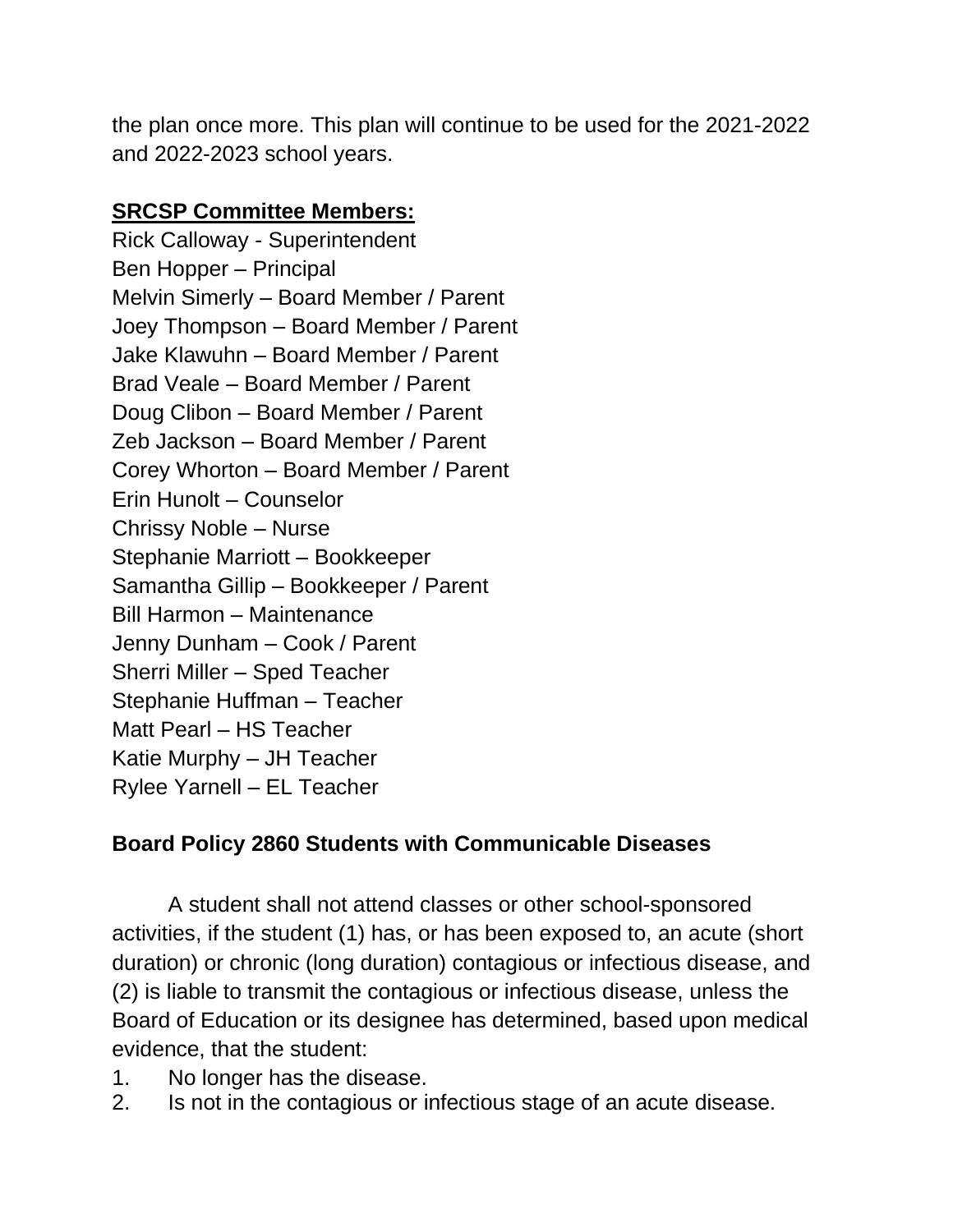3. Has a chronic infectious disease that poses little risk of transmission in the school environment with reasonable precautions.

School officials may require any child suspected of having a contagious or infectious disease to be examined by a physician and may exclude the child from school, in accordance with the procedures authorized by this policy, so long as there is a substantial risk of transmission of the disease in the school environment.

A student who has a chronic infectious disease, and who is permitted to attend school, may be required to do so under specified conditions. Failure to adhere to the conditions will result in the student being excluded from school. A student who has a chronic infectious disease and who is not permitted to attend school or participate in school activities will be provided instruction in an alternative educational setting in accordance with District policy.

Students with acute or chronic contagious or infectious diseases and their families have a right to privacy and confidentiality. Only staff members who have a medical reason to know the identity and condition of such students will be informed. Willful or negligent disclosure of confidential information about a student's medical condition by staff members will be cause for disciplinary action.

The District will implement reporting and disease outbreak control measures in accordance with the provisions of Missouri Department of Health publication PACH-16, "Prevention and Control of Communicable Diseases: A Guide for School Administrators, Nurses, Teachers and Day Care Operators," a copy of which shall be on file in the office of the Supervisor of Health Services and in the office of each school nurse.

#### **Educational Strategies/Phases:**

There are three educational strategies/phases that we could potentially use to educate the students of Union Star. This is all depending on potential spread or outbreak of COVID-19 and recommendations presented by local health authorities.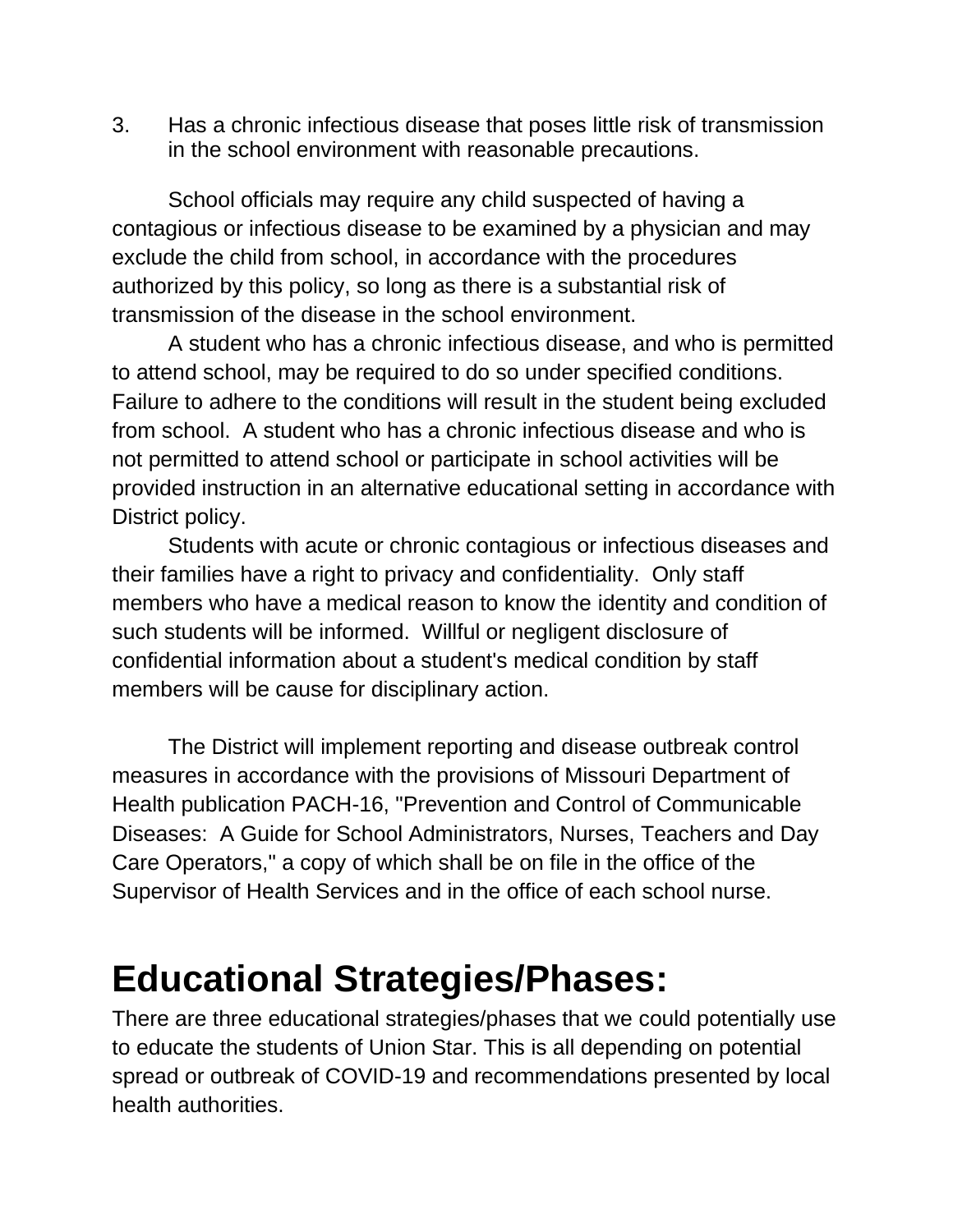● **Normal Operation Learning-** Our initial plan is to open school as normal based on no or minimal community spread of COVID-19. All students will be allowed to attend as "normal".

#### **Mitigation Strategies**

- 1. Masks will not be required in the building unless deemed necessary and communicated by the Union Star R-II Board of Education. However, masks are available in the office and nurse's office if needed.
- 2. Social distancing will continue to be incorporated in all settings, as necessary. Visitors will be allowed into the building during school events and scheduled meetings. Bus transportation will continue to sit family members together and provide physical distance when possible.
- 3. Frequent handwashing and practices consistent with CDC guidelines will continue to be taught and administered by staff members with students. Hand sanitizer will be available in each room and high traffic areas. Teachers will teach and reinforce proper handwashing techniques. The district will continue to work to remain consistent with current CDC guidelines.
- 4. During this time, custodial staff will continue to clean and disinfect in classrooms daily and shared spaces consistent with CDC guidelines. Cleaning will take place hourly in hightouch surface areas that multiple groups of students use. Buses will be cleaned and disinfected regularly as well.
- 5. The district will continue to use the local public health authority guidelines for contact tracing. The district will continue to enforce sick students and staff that they need to stay home when sick to reduce potential spread of viruses. Students and staff will be sent home when they have any symptoms.
- 6. Families are asked to continue to monitor student health symptoms at home and are asked to not send students to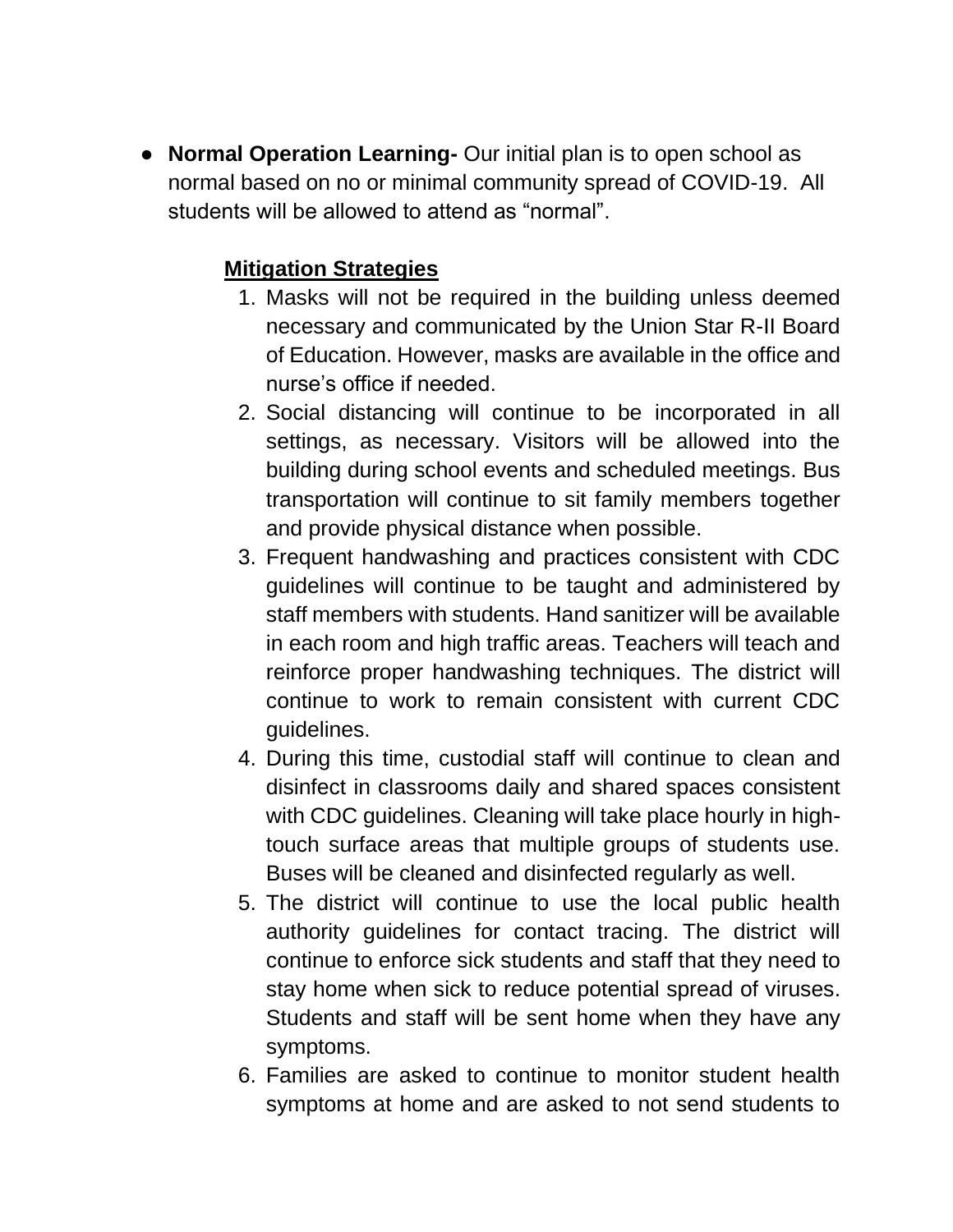school if any COVID symptoms are present. The district will ensure through communication that parents and students know their options of where testing is available.

- 7. The Tri-County and Andrew County Health Departments have provided many free vaccinations in our community. Members of the community are encouraged to get vaccinated if they feel it meets their best interest. However, they will not be required. The school district will continue to keep abreast and work to remain consistent with current CDC guidelines.
- 8. All students with disabilities will have their accommodations of their IEPs followed throughout their learning no matter which type of learning is taking place.
- **Partial Remote Learning Strategy** This method will be used when health authorities suggest that we limit the number of students and staff to confined spaces such as classrooms and buses. This method will be utilized if there is moderate community spread and a spike in cases in Andrew and DeKalb Counties. This method may consist of students attending either Monday and Wednesday with an alternating Friday, or Tuesday and Thursday with an alternating Friday. We realize that this method creates some additional coordination amongst staff and for families, but the face-to-face interaction is valuable to assist and monitor student progress with learning. The administration staff will determine which families will be assigned Monday/Wednesday and those that will be Tuesday/Thursday based on the families last name and will keep same households together. During this method of instruction students will receive educational instruction of the district curriculum and provided with additional resources and instruction to complete work independently, at home, on days not in school. It is our expectation that teachers provide a means that parents can request help or assistance concerning assignments being completed at home. During this strategy, the following will be done to help mitigate and reduce the further spread of COVID-19: increase social distancing on buses, suspending all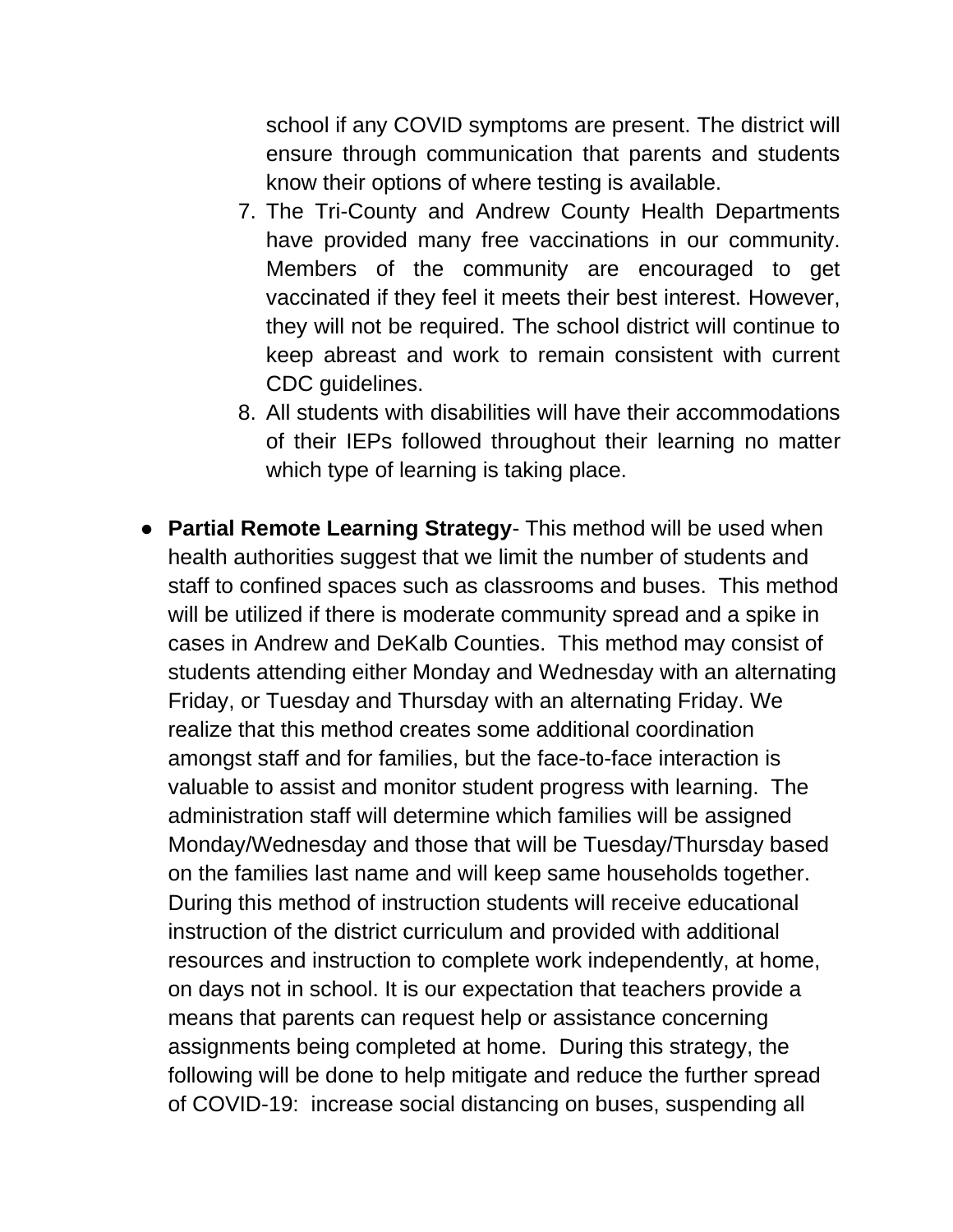non-essential activities, limiting visitors, increasing hygiene and disinfecting practices, and mandating students and staff to wear protective equipment.

- **Complete Remote Learning with Teacher Instruction-** Complete remote learning is the strategy that our district will utilize as a last resort if school closures are necessary. Closures may be a result of substantial community spread or a mandate from federal, state, or local authorities. The district may also resort to this strategy for a short time should there be a large number of positive cases and quarantines for COVID-19. This strategy will entail students being sent home with a Chromebook and teachers providing instruction remotely for all students. The district will take measures to ensure that equitable access is available to all students. This will include providing "hot spots" to families in need of internet access. All  $1<sup>st</sup>$  – 12<sup>th</sup> grade students will be assigned a Chromebook. Kindergarten and preschool students will be given packets to work on in times of online learning or AMI. Teachers will utilize the following for learning such as: Microsoft Office 365, Google classroom, Google hangouts, Google Docs, and other methods of online instruction. Teachers in the elementary may send instructional packets home that assist or compliment the on-line learning. Middle school and high school students will also utilize online resources for instruction or packets.
- **Virtual Learning** Should a family determine that they do not feel safe sending their children back to school, the district will offer an online program for grades  $6<sup>th</sup> - 12<sup>th</sup>$  that will be aligned to Missouri Learning Standards, just as our in-person curriculum does. This program is student-driven and would take approximately the same time as in-person classes. Grades would transfer over to a student's permanent file and transcript at Union Star. Elementary students will have an option for online learning as well. If a student does not make adequate progress or has failing grades in the program, the school will remove the student from the virtual program. Changes for students from online to in person learning will only take place at the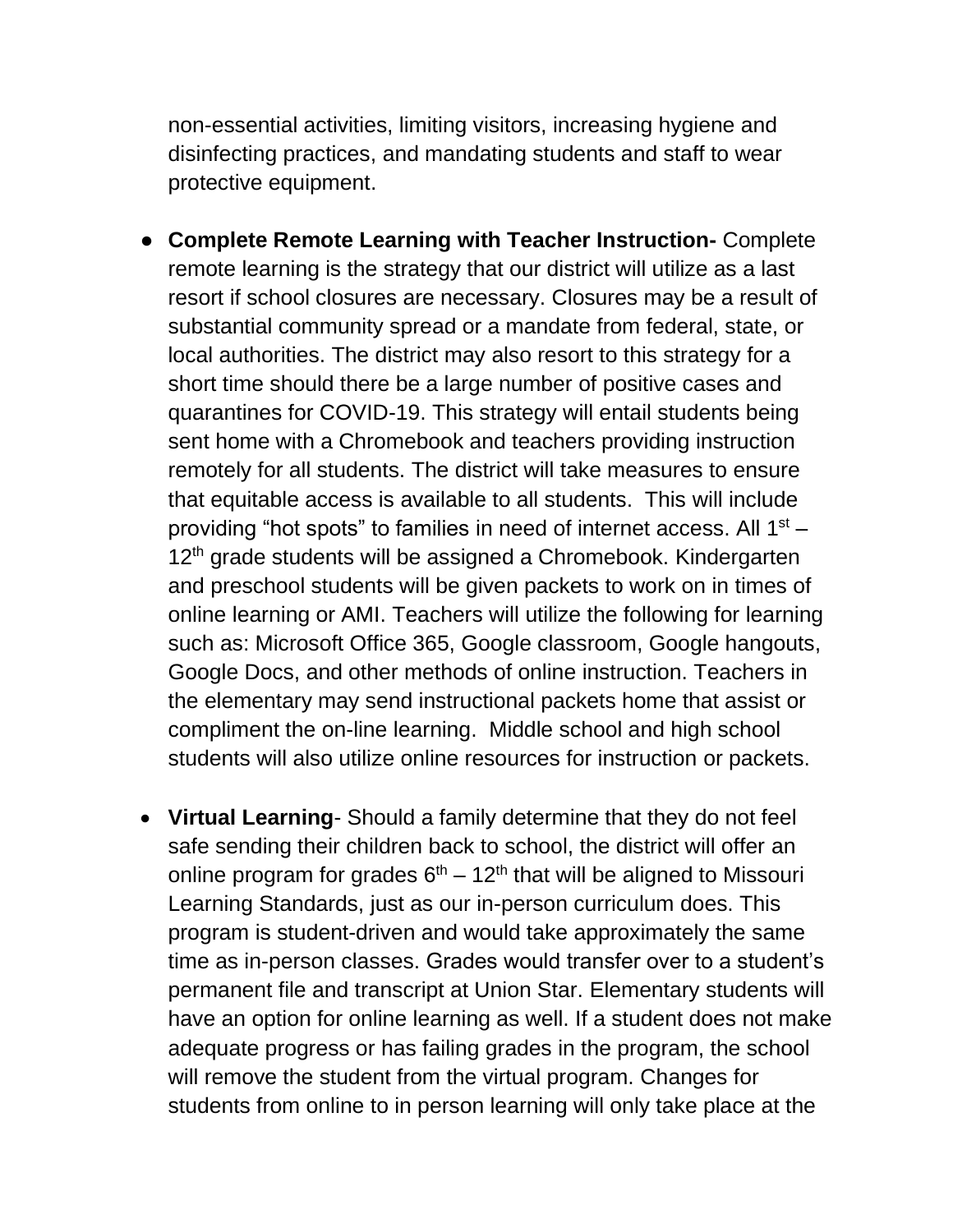beginning of a new semester. Students who choose the virtual route for learning this year will be ineligible to participate in MSHSAA sports and activities. Virtual learning enrollment will need to be taken care of by registration.

## **Inclement Weather/Pandemic Closure:**

The state of Missouri has instructed all districts to submit a plan for an alternative method of instruction (AMI) for students should it be forced to close for inclement weather or building issues due to weather issues or outbreak of COVID-19. With an approved plan, the district may be exempt from making up missed instruction time up to 36 hours for inclement weather. A school messenger will be sent out stating that the school district will be closed due to weather/pandemic and students will be utilizing remote learning, therefore students must check school emails/Google/Microsoft 365 for assignments and follow the schedule below.

 st hour – 9:00-9:30am 2<sup>nd</sup> hour – 9:30-10:00am rd hour – 10:00-10:30am th hour – 10:30-11:00am th hour – 11:00-11:30am Lunch - 11:30-Noon th hour – 12:00-12:30pm th hour – 12:30-1:00pm 8<sup>th</sup> hour – 1:00-1:30pm

# **Communication:**

Communication between the home and school is paramount in a time of crisis. We will take every effort as a district to keep students, staff, and patrons informed of changes associated with the spread of COVID-19. Our district's main form of communication will be via the school messenger. We encourage families to sign up and utilize this service. The school messenger will feature messages or messages with instructions to check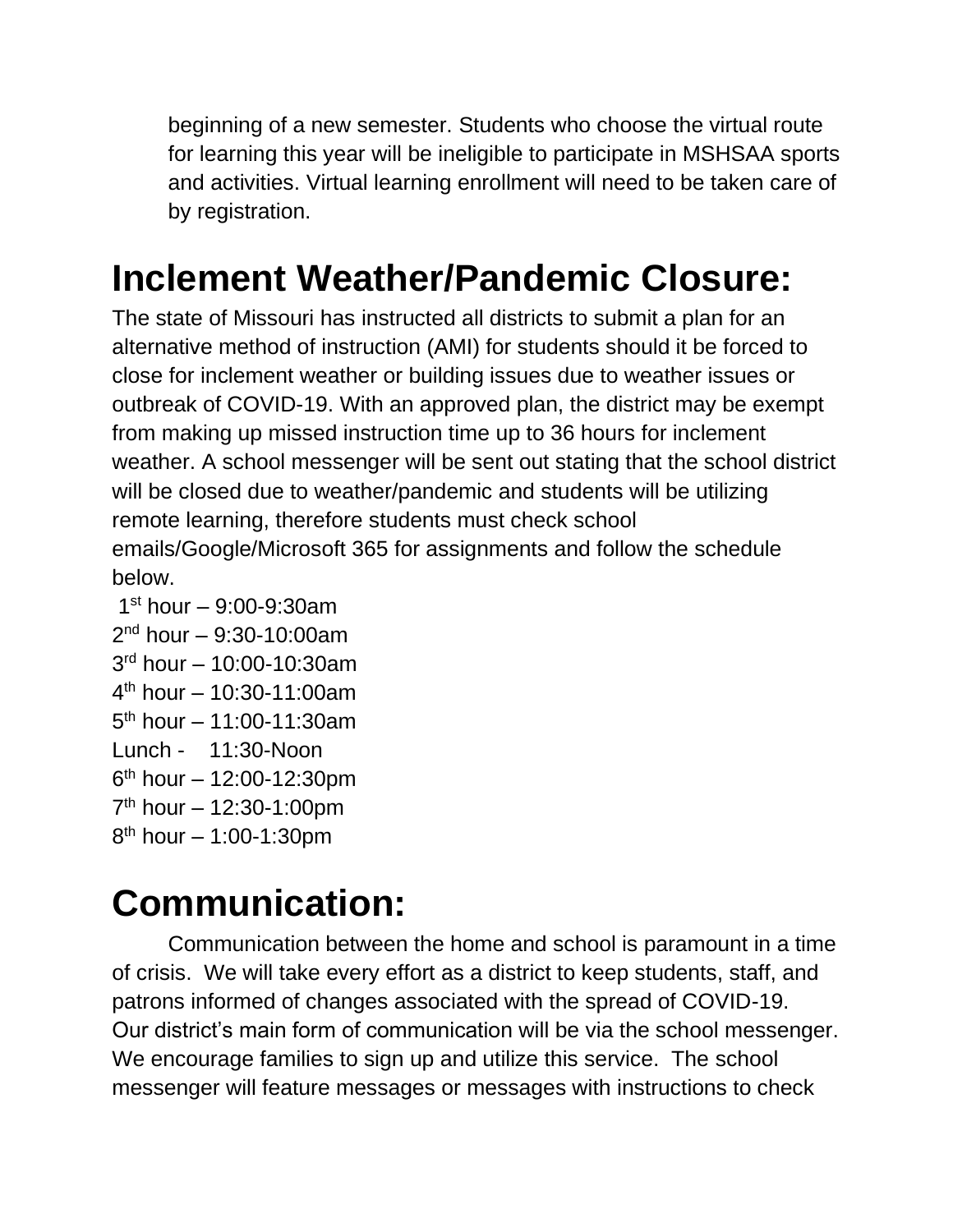email, the school website, or attached letter. The secondary form of communication that will be employed during this time will be letters sent from the school administration. We ask that teaching staff send their correspondence through student emails or other learning and communication platforms. Decisions concerning COVID-19 will be made with the collaboration of administration, staff, board of education, and community agencies. The contact person for Union Star is the superintendent followed by the building principal.

#### **Online/Alternative Methods of Instruction:**

- Teachers will provide on-line learning instruction and training based on the strategy being employed.
- Teachers will post assignments by 10:00am each day. Students will be expected to do the work by checking their emails each day after 10:00 am. Assignments may be turned in via on-line platforms, taking pictures, or other means requested by the teacher.
- Teachers are expected to notify students and parents concerning how to receive assistance on independent work assignments.
- All teachers are expected to have at least one live video conference or on-line interaction per week for each class/content area.
- Teachers will adhere to additional minimal expectations determined by their building principal.
- The Union Star R-II School District will adhere to a grading policy should the district be required to move into virtual/online learning.

### **Student and Staff Expectations:**

As we try to mitigate the spread of COVID-19 we need to establish some expectations of students and staff. When determining expectations, we as administration had to keep the feasibility/practicality of our requests at the forefront of our decisions. Therefore, there may be some expectations that could be considered "safer" but determined not to be feasible.

● The district will not take daily student temperature checks at this time unless a student appears sick or complains of being sick. However,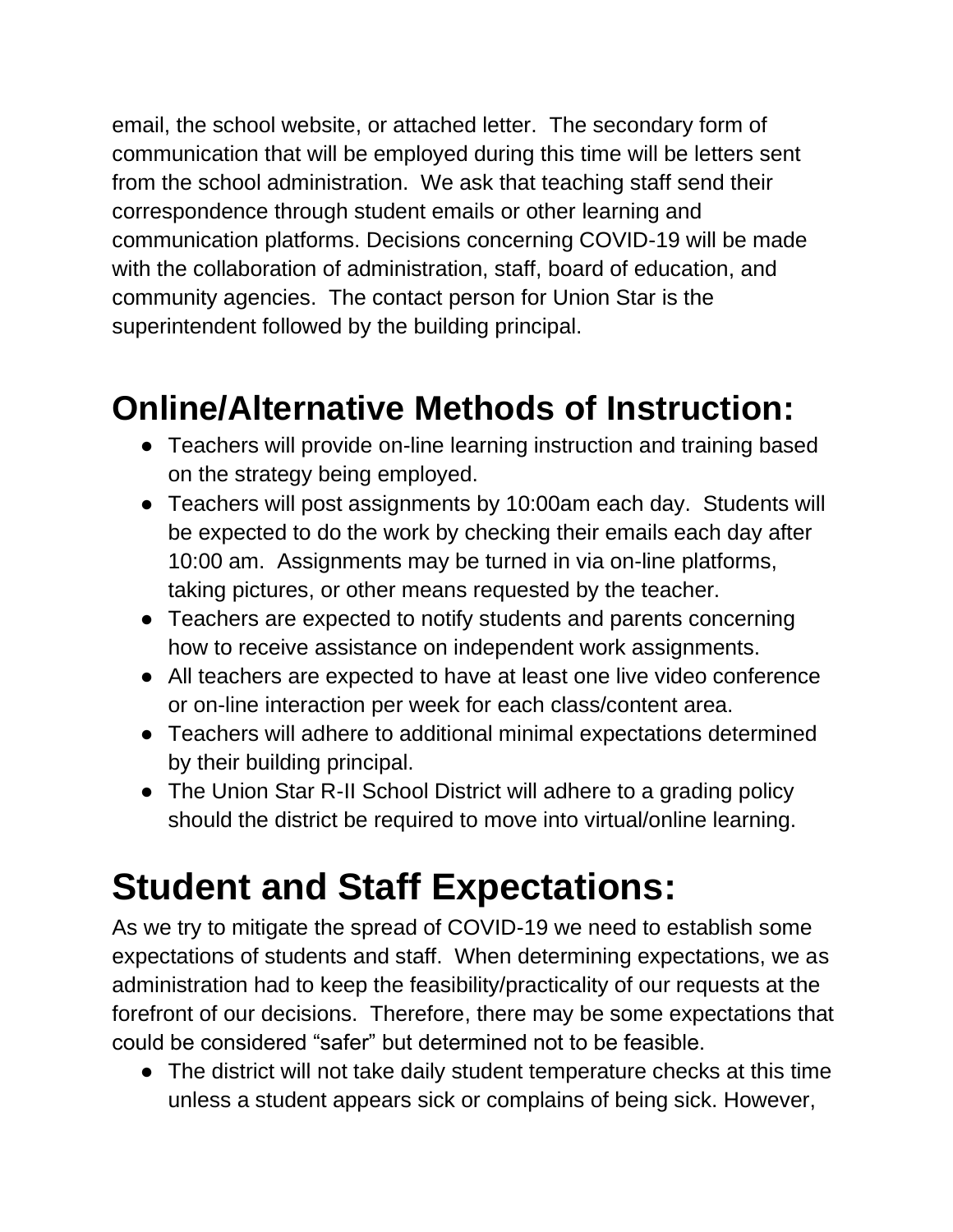this procedure may become part of the daily procedure if needed during the school year.

- Parents are asked to keep their children home if they are showing signs of illness. Please screen students before sending them to school. Symptoms of COVID-19 include fever or chills, cough, headache, muscle aches, nausea, vomiting, or diarrhea, loss of taste or smell, runny nose or congestion, shortness of breath or difficulty breathing, sore throat, or close contact with a person with COVID-19 in the last fourteen days. .
- Parents are asked not to give their children doses of medication designed to force the body to drive down a temperature for the purposes of sending their child to school.
- Should a child become sick at school and show signs of potential COVID symptoms a child will be asked to wear a mask in a transition room until a family member can pick them up.
- Students and staff will be requested to utilize social distancing practices in classrooms, public spaces, buses, and during extracurricular activities. Masks are recommended for students and staff when on the buses, transitioning through the hallways, and in classrooms where social distancing is unable to be practiced. The feasibility of younger students keeping masks on or not touching them seems impractical.
- Hand sanitizer will be available in classrooms and teachers will allow students to spray the students hands several times per day to reduce potential risks. (If a child has a skin condition where they cannot use hand sanitizer then parents will be asked to provide their own sanitizing solution for their child to keep their child safe at school.
- Students and staff will be encouraged to utilize proper hand washing, hygiene practices, and work with students to reduce touching of the face with hands.

#### **The school district, teachers and staff will teach, reinforce, promote and monitor students on the respiratory etiquette below.**

- Cover your mouth and nose when coughing or sneezing.
- Use tissues and throw them away.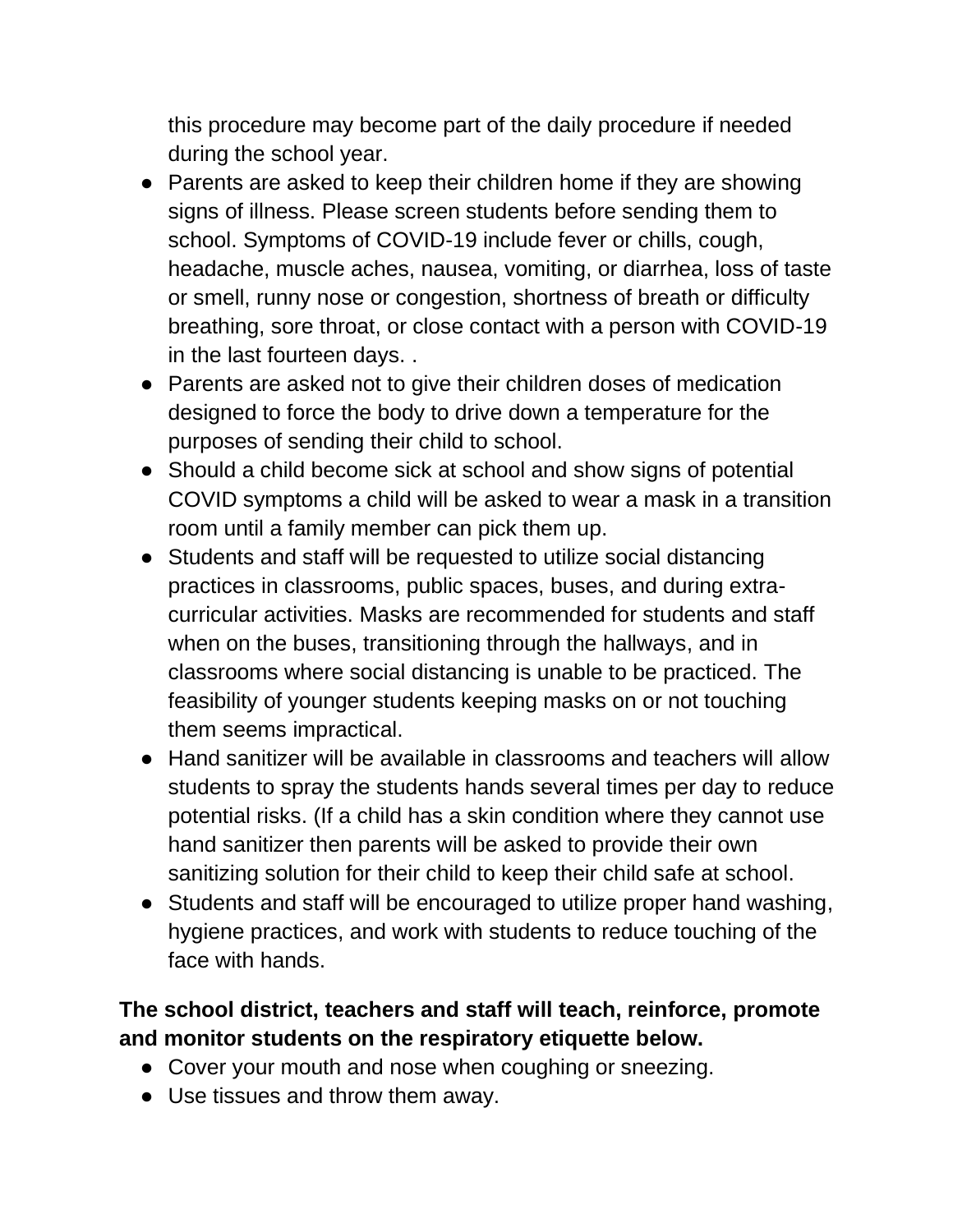- Wash your hands or use a hand sanitizer every time you touch your mouth or nose.
- Posters and information on proper respiratory etiquette will be displayed throughout the building.

### **Daily School Procedures:**

- **Water Fountains** Only bottle filling stations will be in use. Three bottle filling stations have been added. Water fountains will be turned off. Students/staff will need to bring a bottle for water.
- **Social Distancing** Students and staff will need to adhere to social distancing rules as best as possible. Teachers and staff will try to teach the concept of social distancing, but we are aware that this will be a difficult task.
- **Morning Procedures-** After students arrive, they will either go to the commons to eat breakfast or to the gym where staff will be waiting for them.
- **Breakfast/Lunch Procedures-** A plexiglass screen has been put up where students receive their trays to reduce potential spread of germs. There will be 4 lunch shifts (K-2nd, 6<sup>th</sup>-8<sup>th</sup>,3<sup>rd</sup>-5<sup>th</sup>, and HS). Trading food, utilizing a share table, or serving yourself will be prohibited.
- **Passing Periods/ Attending Specials** The elementary teachers will have to utilize safe judgement to get students from their classrooms to special classes throughout the day. Teachers will instruct and supervised games that require minimal social interaction and touching. Teachers will exercise use of additional separation when available for PE and Music. Students will not share equipment and materials and any use of shared equipment and materials will be cleaned before the next class or use.
- **Sick Student-** If a student has COVID-19 symptoms the nurse will call parents to pick up the child and discuss with parents,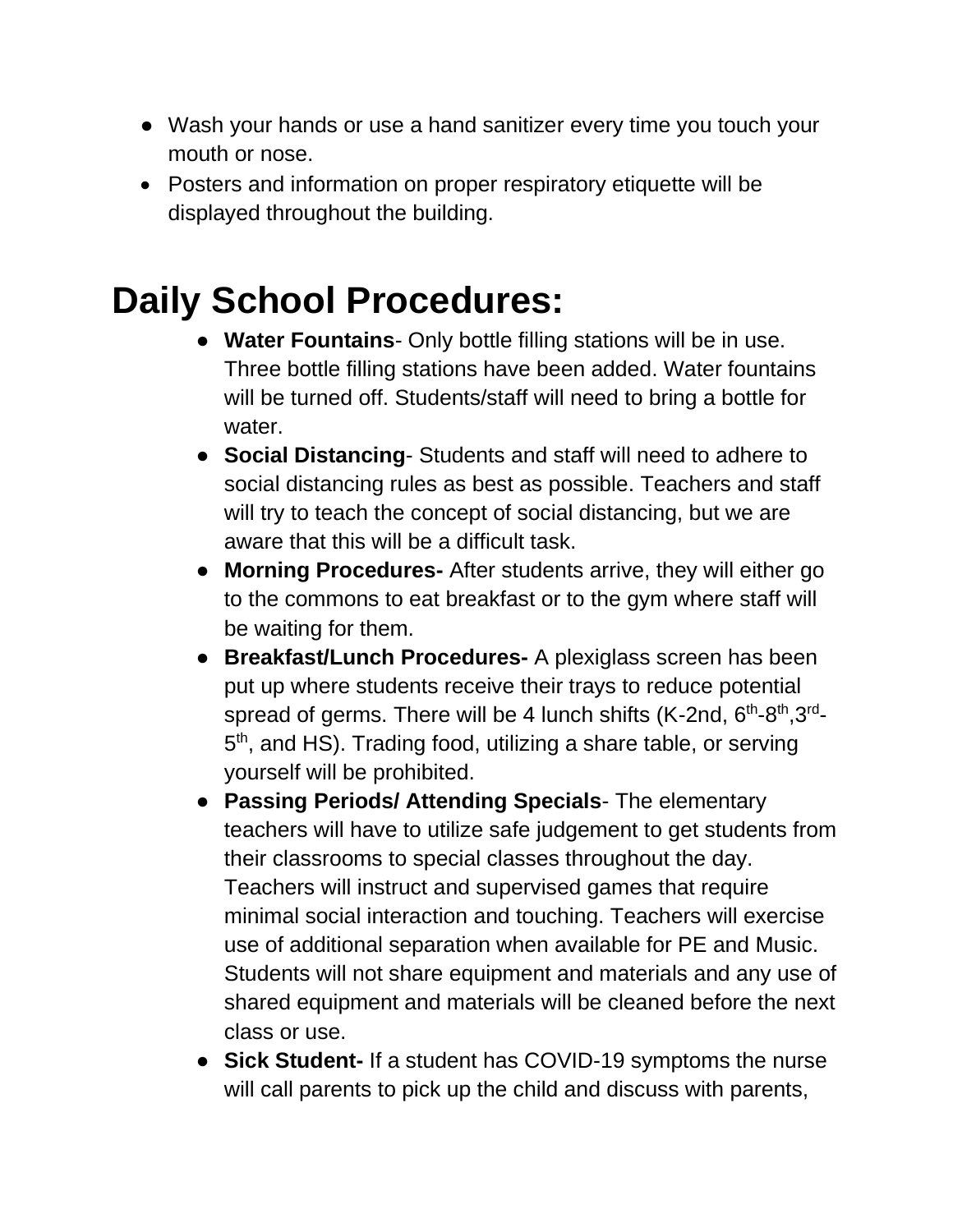the requirements for student reentry into school. Requirements for students that have been or potentially exposed will be evaluated using the basic protocol below. The local health department and CDC guidelines will help guide each scenario presented. The nurse/ administrator will notify the superintendent and then proceed with contacting the Tri-County County Health Department in a situation of potential exposure to COVID-19.

• Students with temperatures of 100.4 or higher or those showing unexplained symptoms of having COVID-19 such as a cough, shortness of breath or difficulty breathing, chills, muscle pain, headache, sore throat, or new loss of taste or smell will be sent home by the nurse. These students will be seated in a specified area and asked to where a mask to reduce exposure until parents pick the student up. The school encourages families to get a COVID test but will not require it.

#### **Options for Re-Entry**

- The student without a positive COVID-19 test will be allowed back in school once they are fever and symptom free for 72 hours or 24 hours with a doctor's note.
- A student with a positive COVID-19 test will be quarantined for 10 days after symptoms have begun. The CDC has recently changed to the 10-day requirement due to COVID-19 positive tests have been found to be safe at that point to leave isolation.
- Siblings and other students living in the same household will be questioned and if they exhibit symptoms, they will also be excluded from school and asked to self-quarantine for 14 days using similar protocol as above after contact tracing is complete.
- Confirmed close contacts of positive cases at school will be given the option to test to stay by taking a COVID-19 test performed by the school nurse every 2-3 days for a week. Confirmed close contacts may also test out after seven days as well which will also be performed by the school nurse before school after the 7-day period.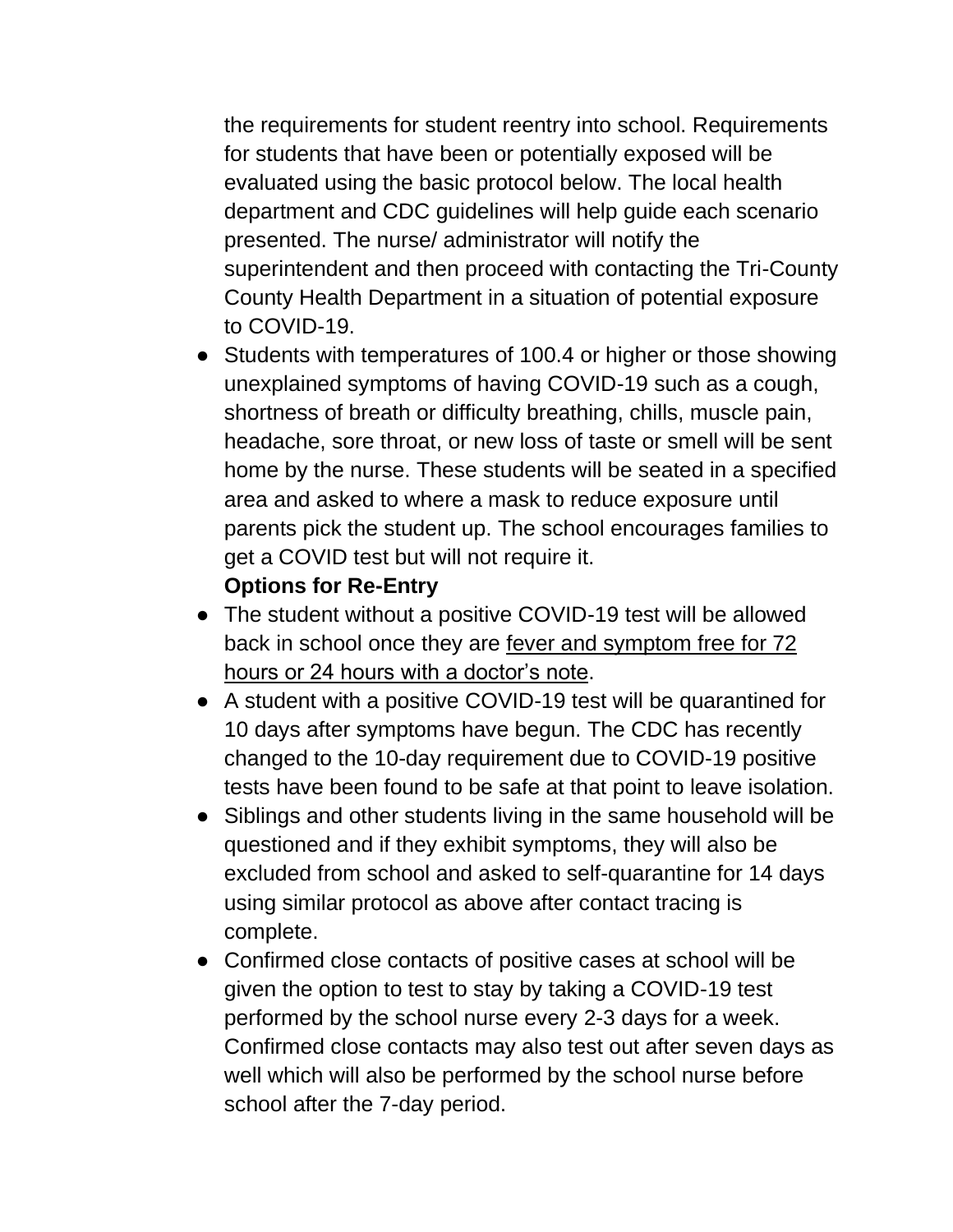● When there is confirmation of multiple positive cases of COVID-19 in the building. The school will contact the local health department immediately and the school will be closed long enough to disinfect the building. While the school is closed all school activities will be canceled or rescheduled regardless of location. During this time contact tracing will be completed to determine those who had contact with the student within 3 feet for over 15 minutes. The school district will contact parents of all students who were close contacts with the COVID-positive student, and they will have the option to do the test out program, get a physician note to attend school, or be excluded for ten days. Students and adults who have come into close contact with someone who tests positive for COVID-19 should closely monitor themselves for any symptoms. Overall, it is imperative that the district and parents work together to scan students for symptoms, work together to gets students tested when needed, and error on the side of caution when making decisions concerning student attendance. As a reminder, this protocol may change.

## **Cleaning/Disinfecting:**

The district will make a concerted effort to increase the cleanliness of facilities during the pandemic. Custodians will clean desks, chairs, doorknobs, and water fountains along with bathroom facilities throughout the day and again in the evening. Teachers will be asked to wipe down their desks and tables with disinfectant in between classes in the secondary. Bus seating and rails will be sprayed and wiped down after bus routes. Special surfaces will be cleaned more often as needed such as bleachers and weight room materials. Custodial staff will wipe down all desks and tables at the end of each day. Because of the increased cleaning, more supplies and materials will be needed to provide a safe environment.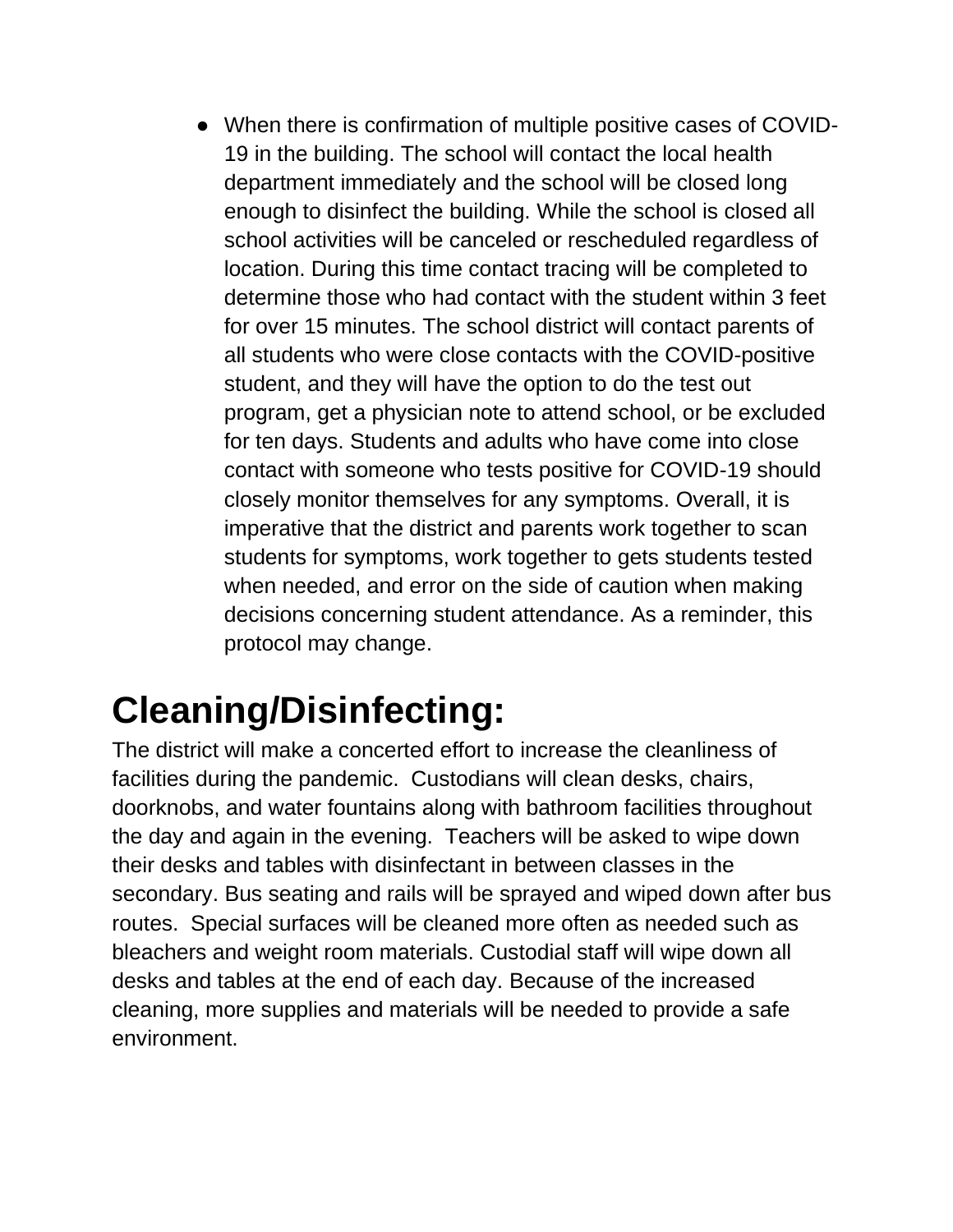# **Busing:**

The district will evaluate busing needs depending on the Instructional phase the school is in. Siblings and family members will be encouraged to sit together to maximize space. Busing protocols of social distancing will be stressed with students in extracurricular activities and travel to practices also.

### **Hillyard Technical Center Students:**

All Union Star students attending Hillyard Technical Center are expected to attend days that they are in session even if the district is in a limited or remote phase of learning. The only time they would not attend is if we called for inclement weather or if HTC is not in session. The Union Star School District will provide transportation. Students are expected to ride the bus unless they are given special permission by the administration.

## **Extracurricular Activities:**

The Union Star School District will follow guidelines and recommendations put forth by the state athletic association. Coaches will try to incorporate procedures that allow for social distancing as necessary.

# **Food and Nutrition:**

Students will again receive free meals at lunch and breakfast throughout the 2021-2022 school year, but will be back to normal for the 2022-2023 school year. The district will continue to use the same lunch schedule as last year to reduce the number of students in the lunchroom at one time. Hand sanitizer will be available before and after lunch for students. Cleaning and sanitizing will take place between lunch shifts.